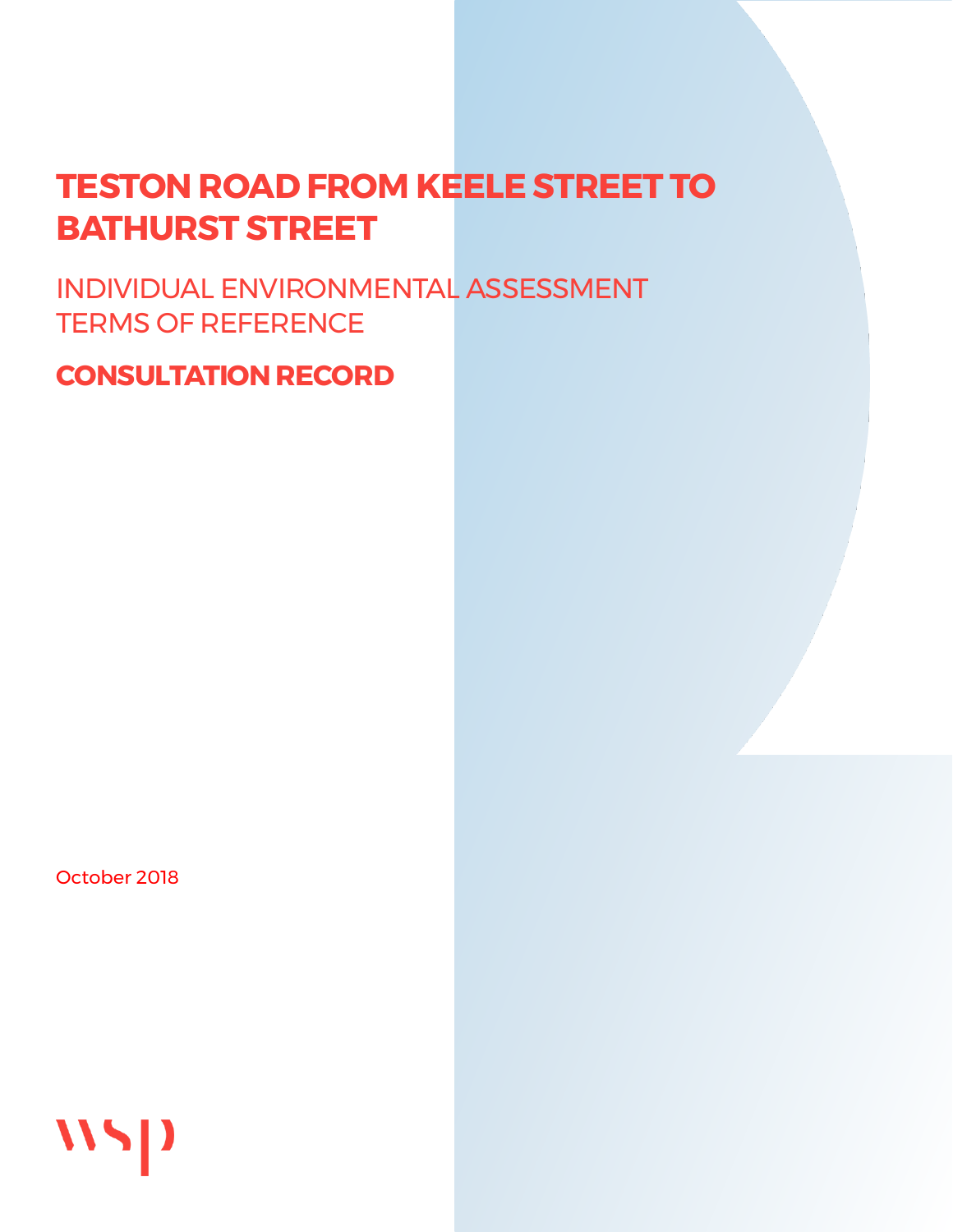| <b>TABLE OF</b> |                   |                                                                                                                                       |  |
|-----------------|-------------------|---------------------------------------------------------------------------------------------------------------------------------------|--|
| <b>CONTENTS</b> |                   |                                                                                                                                       |  |
|                 |                   | <b>Public Consultation in the preparation of the terms of</b>                                                                         |  |
|                 |                   |                                                                                                                                       |  |
|                 |                   |                                                                                                                                       |  |
|                 |                   |                                                                                                                                       |  |
|                 |                   |                                                                                                                                       |  |
|                 |                   |                                                                                                                                       |  |
|                 |                   |                                                                                                                                       |  |
|                 |                   | Summary of Comments Received from the Public and                                                                                      |  |
|                 |                   | <b>Consultation with municipalities, agencies, and Indigenous</b><br><b>Communities in the preparation of the Terms of reference8</b> |  |
|                 |                   |                                                                                                                                       |  |
|                 |                   |                                                                                                                                       |  |
|                 |                   | Pre-submission review of the terms of reference 17                                                                                    |  |
|                 |                   | Final Submission Review of the Terms of Reference 17                                                                                  |  |
|                 | <b>APPENDICES</b> |                                                                                                                                       |  |
|                 | Appendix A        | <b>Stakeholder Consultation</b>                                                                                                       |  |
|                 | Appendix B        | Consultation during the Study Commencement<br>and Open House                                                                          |  |
|                 | Appendix C        | Consultation during the Pre-Submission Review<br>of the ToR                                                                           |  |
|                 | Appendix D        | Visual of the Project Website                                                                                                         |  |
|                 | Appendix E        | <b>Newspaper Notifications</b>                                                                                                        |  |
|                 | <b>Appendix F</b> | <b>Open House Summary Report</b>                                                                                                      |  |
|                 | Appendix G        | Agency/Indigenous Communities Meeting<br>Minutes and Correspondence                                                                   |  |
|                 | Appendix H        | <b>Comments/Responses During Final ToR Review</b>                                                                                     |  |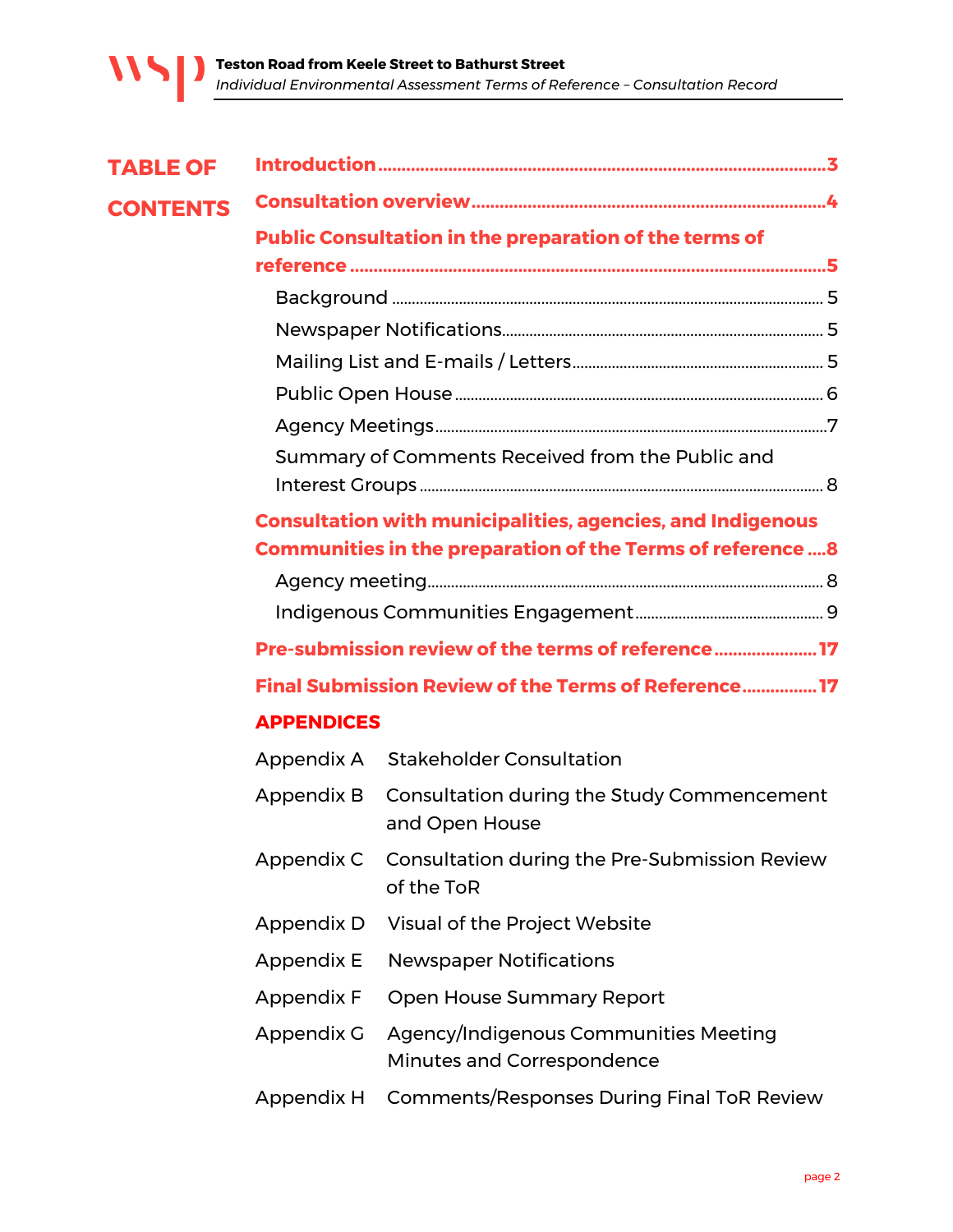#### <span id="page-2-0"></span>**INTRODUCTION**

The Regional Municipality of York is developing a Terms of Reference (ToR) for an Individual Environmental Assessment (IEA) Study of Teston Road between Keele Street and Bathurst Street. The purpose of this Terms of Reference (ToR) is to provide framework for the planning and decision-making process to be followed during the preparation of the Individual Environmental Assessment (IEA) for Teston Road between Keele Street and Bathurst Street in the City of Vaughan.

This ToR document will be submitted to the Minister of the Environment, Conservation and Parks (Minister) under Section 6 (2) (a) of the *Ontario Environmental Assessment Act* (OEAA). If the IEA ToR is approved by the Minister, the subsequent IEA study will follow a structured planning process similar to that of all major infrastructure projects in the Province of Ontario.

This Consultation Record has been prepared as required under section 6 (3) of the *Ontario Environmental Assessment Act* (OEAA) whereby a "*description of the consultation by the proponent and the results of the consultations*" in preparation of the ToR must accompany to the ToR document as part of the submission to the Minister of the Environment, Conservation and Parks for approval.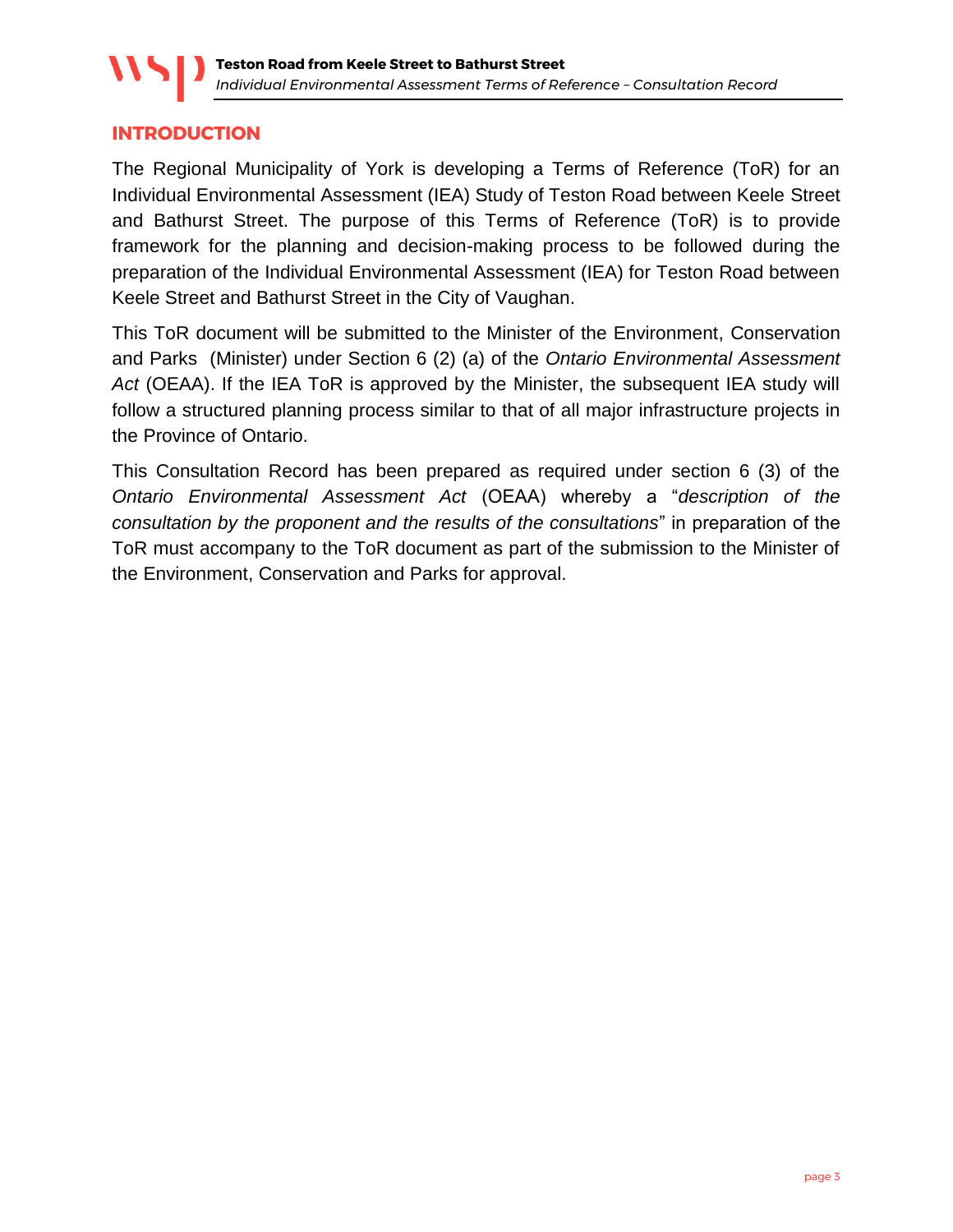#### <span id="page-3-0"></span>**CONSULTATION OVERVIEW**

The Terms of Reference (ToR) for an Individual Environmental Assessment (IEA) Study of Teston Road between Keele Street and Bathurst Street was initiated in December 2016, with notices published and mailed out within the Preliminary Study Area. This activity was designed to encourage early identification of issues, provide extensive opportunities to participate in the study and foster input into the ToR.

Soon after the study commencement notification, potentially affected regulatory agencies and municipalities were invited to participate in agency meetings. These meetings were held prior to the release of the draft ToR to provide agencies with an overview of the study, the role of the ToR, the general content, and the anticipated consultation plan for the document. In addition, a list of interested groups (ratepayer associations, environmental groups, transportation organizations etc.) was developed in consultation with the local municipalities. This list was updated and refined as the study progressed.

The draft ToR was released for public and agency review on February 20, 2018 with a deadline for comments by April 5, 2018.

All comments received during this preliminary stage of the Terms of Reference (ToR) for the IEA Study of Teston Road, from the general public, interest groups, Indigenous Communities, agencies and municipalities were considered by the Project Team. The revised ToR submitted to the Ministry of Environment, Conservation and Parks is a reflection of this consultation effort.

A list of stakeholders consulted in the preparation of the Terms of Reference is included in **Appendix A**. Consistent with the *Freedom of Information and Protection of Privacy Act*, public lists developed as part of this study have not been included.

A comprehensive list of agency / municipal, Indigenous Communities and public comments received in preparation of the ToR, during the time of Study Commencement and the Open House, and the associated responses provided by the Project Team, are included in **Appendix B**.

A comprehensive list of agency / municipal, Indigenous Communities and public comments received during the release of the draft ToR, are included in **Appendix C**, with the corresponding responses that were generally provided. All public comments submitted to which a reply was required, received a response from the Project Team.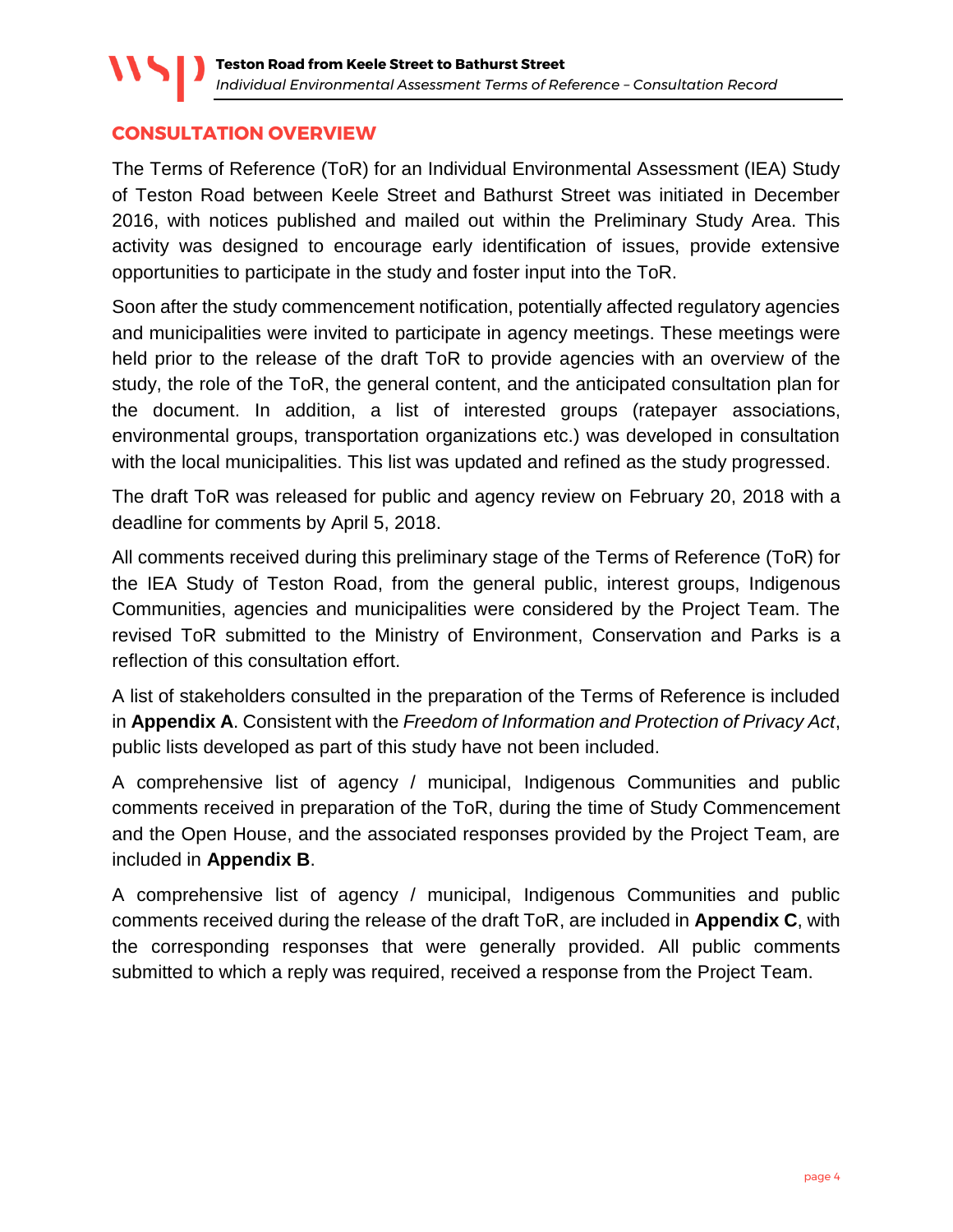#### <span id="page-4-0"></span>**PUBLIC CONSULTATION IN THE PREPARATION OF THE TERMS OF REFERENCE**

#### <span id="page-4-1"></span>BACKGROUND

The project website (www.york.ca/testonroad) was launched to coincide with the first Public Open House on April 17, 2017, which provides an ongoing opportunity for stakeholders to review up-to-date study information and contact the Project Team through the project team e-mail address (roads.ea@york.ca), provided on the web page.

The project website will remain active throughout the ToR submission period and subsequent IEA study.

A copy of the project website pages is included in **Appendix D**.

#### <span id="page-4-2"></span>NEWSPAPER NOTIFICATIONS

Notices were published in a local newspaper selected based on the Preliminary Study Area to provide: notification of project milestones; a key map for study context; information on the ToR IEA process, and contact information for key Project Team members. Copies of the newspaper notices are included in **Appendix E**, and were published as outlined below.

#### *Notice of a Study Commencement*

A notice announcing the commencement of the study was published on December 29, 2016 in *The Vaughan Citizen*. The notice was also posted to the project website to coincide with the first Open House date.

#### *Notice of Public Open House and Review of draft ToR*

A notice announcing the Public Open House, and providing information on the viewing locations for the draft ToR, was published in *The Vaughan Citizen* on April 6, 2017 and April 13, 2017. The notice was also posted to the project website to coincide with the first publication date.

#### <span id="page-4-3"></span>MAILING LIST AND E-MAILS / LETTERS

#### *Study Mailing List*

A study mailing list was developed following the study commencement notification and included interested stakeholders that submitted requests through the project website (webform), project team, e-mail or phone. Those at the Public Open House who requested to stay informed were also added to the study mailing list.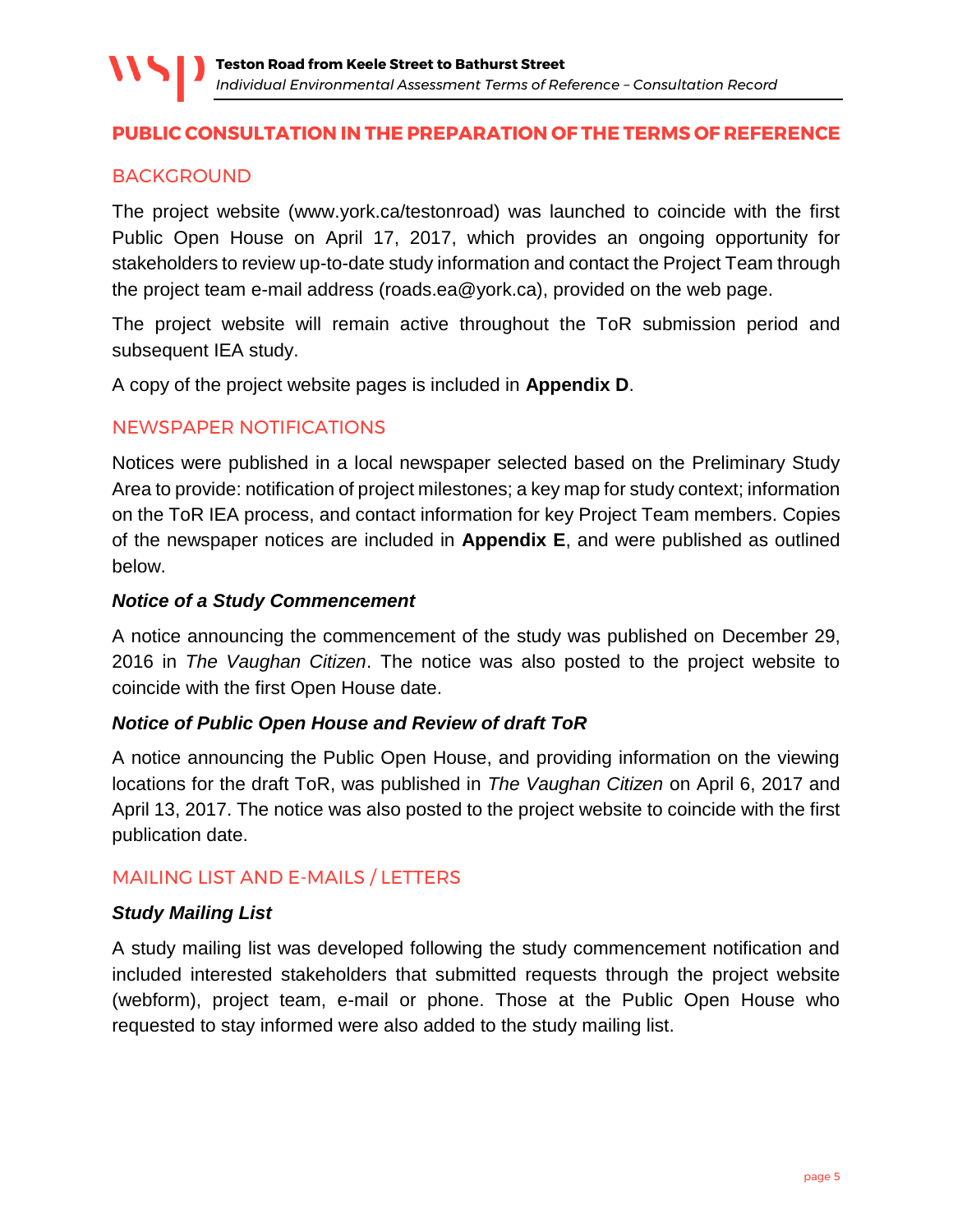Once stakeholders were added to the study mailing list they received subsequent notifications of the study milestones outlined below through their preferred method of contact (e-mail or letter).

In addition, a list of area interest groups (ratepayer associations, recreational groups etc.) was developed in consultation with the local municipalities. This list was updated and refined as the study progressed.

#### *Email / Letter Notification of Release of Terms of Reference*

The draft ToR was released for Agency and Indigenous Community review on February 20, 2018 with a deadline for comments on April 5, 2018. The e-mail / letter also described the subsequent review process, including a deadline for comments of April 5, 2018 and a description of the second review period that would be initiated by the Minister of Environment, Conservation and Parks, following the submission of the Terms of Reference.

#### *E-mail / Letter Notification of Public Open House and Review of draft ToR*

Individuals on the study mailing list were notified of the Public Open House by letters mailed on April 7, 2017 or e-mails sent on April 7, 2017, depending on the preferred method of contact. The letter / e-mail provided information on the Open Houses arranged within the Preliminary Study Area. The deadline for comments after the first Open House was May 9, 2017. The e-mail / letter also included a description of the second review period that would be initiated by the Minister of the Environment, Conservation and Parks, following the submission of the Terms of Reference.

Copies of notification materials are included in the Public Open House Summary Report in **Appendix F**.

#### <span id="page-5-0"></span>PUBLIC OPEN HOUSE

A Public Open House was held to provide the public with opportunities to present the ToR process and content and provide comments and discuss issues with representatives of the Project Team. Municipalities were consulted on appropriate venues, and provided the schedules of other local public consultation events to avoid conflict.

Representatives of the Project Team attended the Open House. The Open House was held as a drop-in centre with display panels that presented contents of the draft IEA Terms of Reference, mapping of existing conditions and information for providing comments. The Project Team participated in discussions with the attendees to ensure that all questions and concerns were addressed.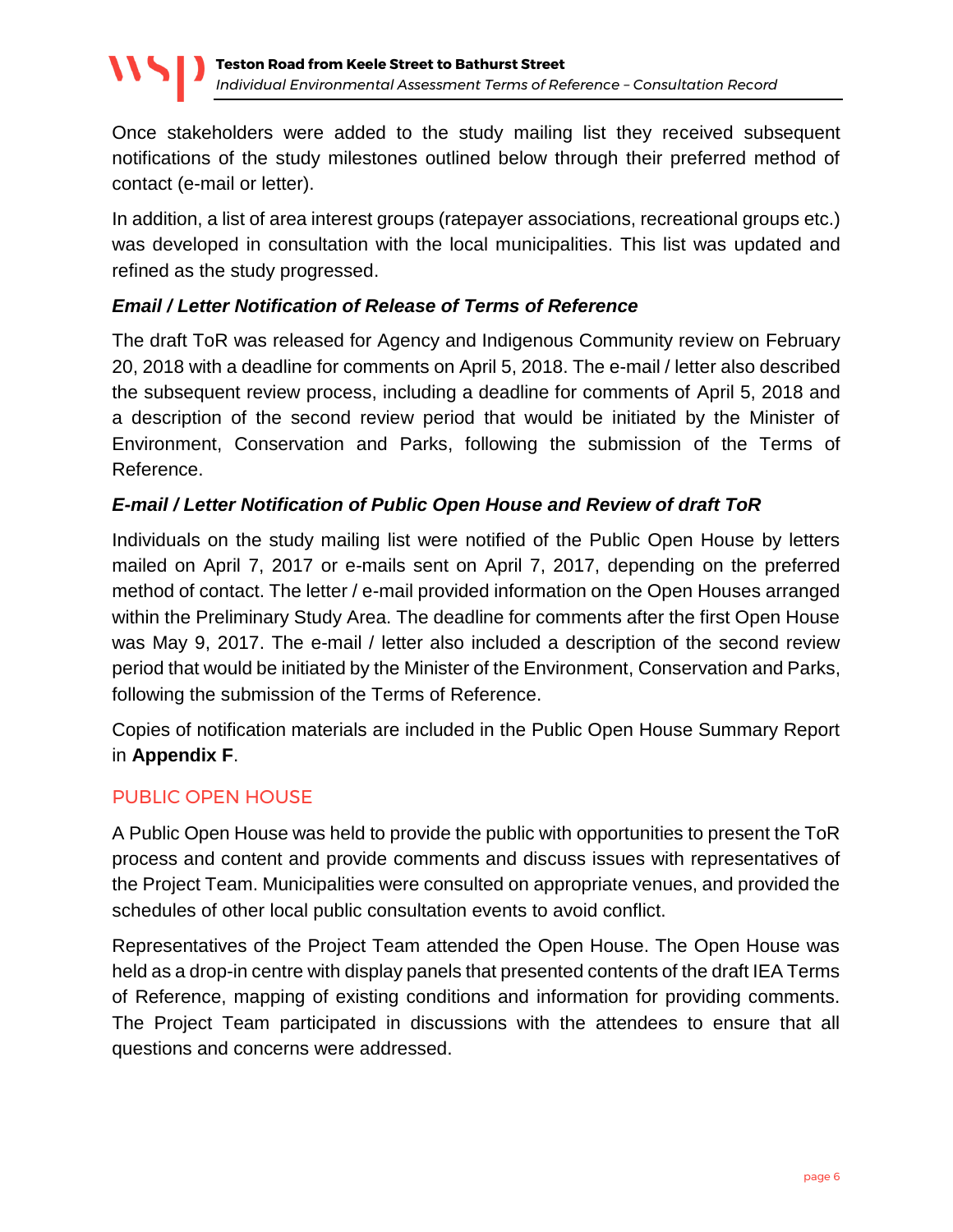The Public Open House was held as follows:

#### **Tuesday April 18, 2017**

Civic Centre Resource Library

2191 Major MacKenzie Drive West

Maple, ON

6:30 to 8:30 p.m.

The information presented at the Open Houses included:

- Overview and purpose of the study;
- Preliminary Study Area;
- Overall IEA planning process;
- Proposed process to generation and evaluate alternatives;
- Existing environmental conditions; and
- Proposed consultation plan.

All display panels were available on the York Region project website ([www.york.ca/testonroad](http://www.york.ca/testonroad)).

In addition to verbal comments, the Project Team encouraged visitors to express, in writing, all comments they had regarding the information presented. In total, 7 written comments were received at the Open Houses.

A breakdown of attendance and comments by Open House date/venue is provided as follows:

| Date / Location  | Total<br><b>Attendance</b> | <b>Written Comments</b><br><b>Received</b> |
|------------------|----------------------------|--------------------------------------------|
| April 18 / Maple | 31                         |                                            |

Additional detail on the Open House is provided in **Appendix F**, in the Open House Summary Report.

#### <span id="page-6-0"></span>AGENCY MEETINGS

A list of local agencies was compiled by the Project Team for consultation. These agencies received notice of the release of the draft ToR and the Public Open House as described in Section 3.4 of this Consultation Record.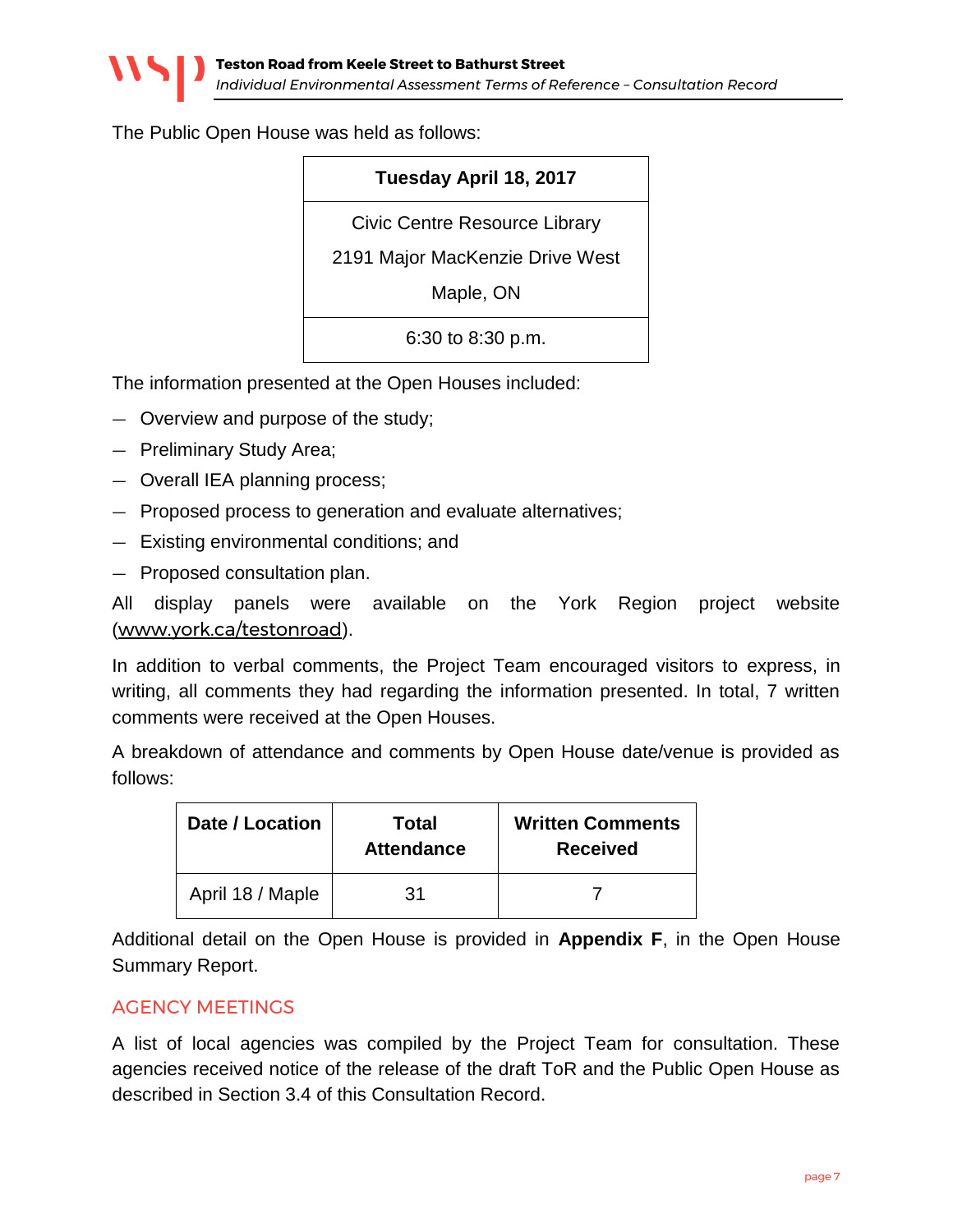To assist the Project Team as the study progresses, Agency Meetings have been held, to provide valuable input on community perspectives. These Agency Meetings will include representatives from several stakeholder / interest groups, organizations and individuals in an, and round, the Preliminary Study Area.

# <span id="page-7-0"></span>SUMMARY OF COMMENTS RECEIVED FROM THE PUBLIC AND INTEREST **GROUPS**

In addition to the Open House, public input was encouraged throughout the study, and facilitated through the project website and project team contact information listed in each newspaper notification as well as the project website.

Correspondence from the Public and interest group comments received, from the study commencement to the deadline for comments on the draft ToR (April 5, 2018) are included in **Appendices C** and **D**, with the corresponding response that was generally provided. All public comments submitted to which a reply was requested, received a response from the Project Team.

# <span id="page-7-1"></span>**CONSULTATION WITH MUNICIPALITIES, AGENCIES, AND INDIGENOUS COMMUNITIES IN THE PREPARATION OF THE TERMS OF REFERENCE**

# <span id="page-7-2"></span>AGENCY MEETING

Agency meetings were arranged based on the geographic context of the Preliminary Study Area and included representatives from upper and lower tier municipalities in the Preliminary Study Area.

The meetings were held prior to the release of the draft ToR, to provide an overview of the IEA study approach, details on the draft ToR and an opportunity for preliminary feedback and questions.

| <b>Agency</b>                                    | Date             |
|--------------------------------------------------|------------------|
| City of Vaughan                                  | December 6, 2016 |
| <b>Toronto Region and Conservation Authority</b> | March 20, 2017   |
| City of Toronto                                  | March 20, 2017   |
| Ministry of Environment, Conservation and Parks  | March 24, 2017   |

A list of agency meetings held to date is provided below: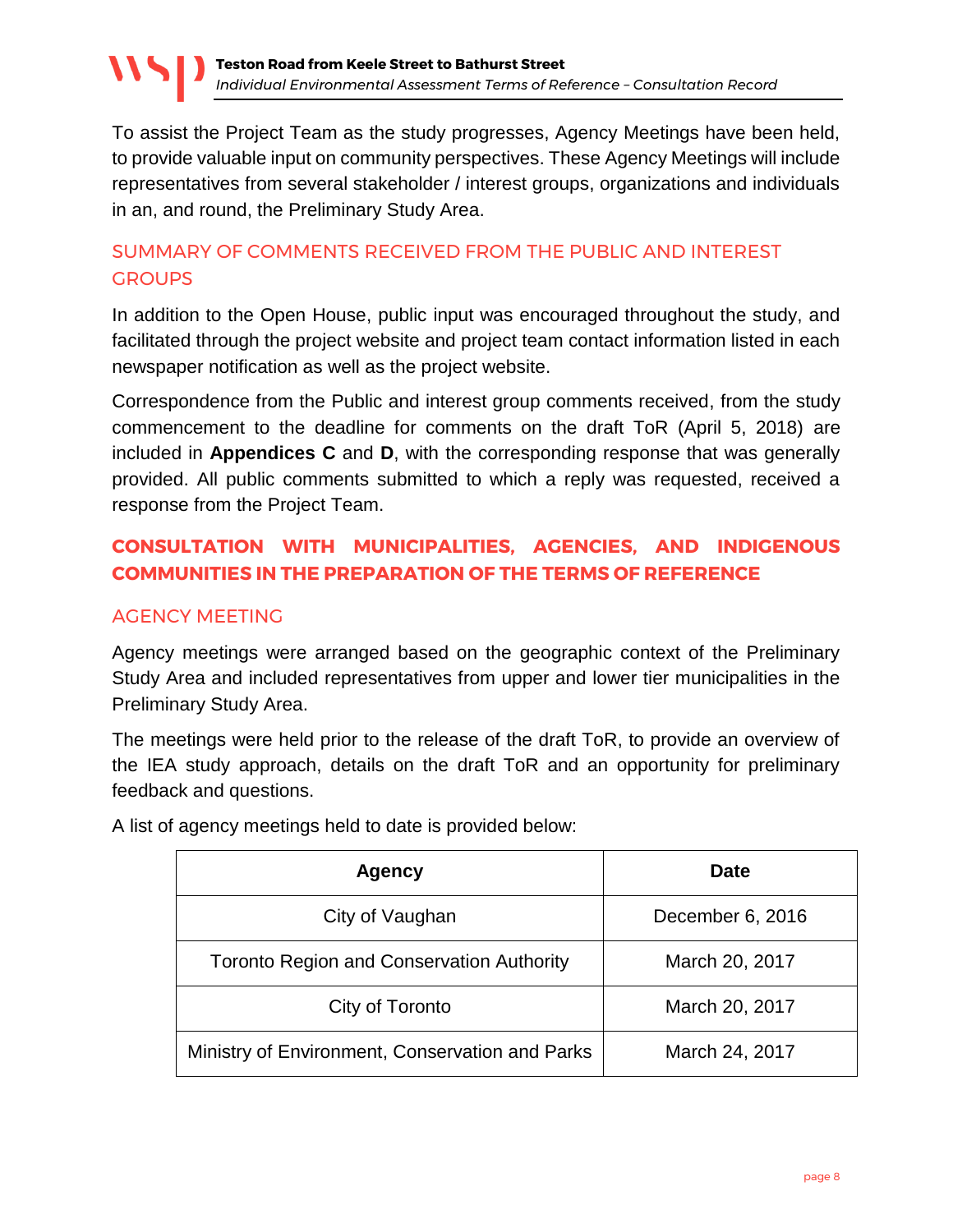| <b>Toronto Region and Conservation Authority</b> | April 11, 2018  |
|--------------------------------------------------|-----------------|
| Ministry of Natural Resources and Fisheries      | August 17, 2018 |
| <b>Toronto Region and Conservation Authority</b> | August 20, 2018 |

The meeting minutes from these meetings are provided in **Appendix G**.

#### <span id="page-8-0"></span>INDIGENOUS COMMUNITIES ENGAGEMENT

During the development of the draft ToR, York Region initiated contact with several Indigenous Communities to introduce the Teston Road IEA study and Terms of Reference, these included:

- The Chippewas of Georgina Island First Nation
- Mississaugas of Scugog Island First Nation
- Metis Nation of Ontario
- Mississaugas of the New Credit First Nation
- Alderville First Nation
- Hiawatha First Nation
- Huron-Wendat Nation Council
- Curve Lake First Nation
- Williams Treaty First Nation
- MNO Toronto & York Region Metis Council
- MNO Credit River Metis Council

All engaged Indigenous Communities were provided with the opportunity to review and comment on the draft ToR process prior to submission to the Minister of the Environment, Conservation and Parks. Meetings or presentations were held as outlined below. A summary of the comments provided during the preparation of the draft ToR, and the associated responses provided by the Project Team, are included in **Appendix C**. Meeting minutes and other correspondence with Indigenous Communities can be found in **Appendix G**.

#### *The Chippewas of Georgina Island First Nation*

#### *Meetings and Written Contact*

- York Region notice regarding Study Commencement…………December 29, 2017
- York Region notice regarding First Open House………………………..April 7, 2017
- E-mail to participate in the Stage 1 archaeological assessment………May 5, 2017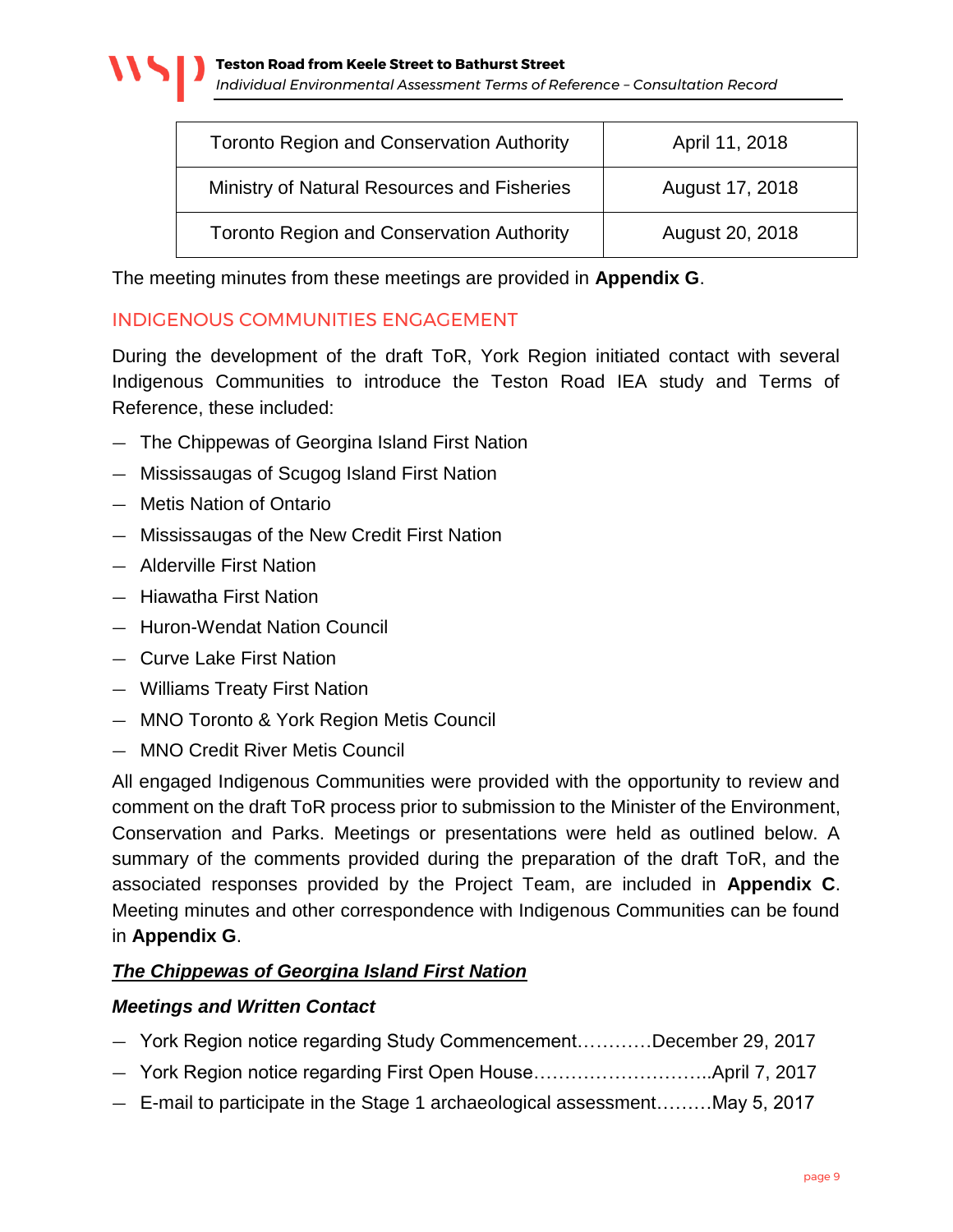- Hard copy of draft ToR submitted for review………………….…..February 20, 2018
- York Region letter with notification of date of Final ToR submission…May 17, 2018
- Hard copy of final ToR document submitted for review…………………June 6, 2018

## *Mississaugas of Scugog Island First Nation*

#### *Meetings and Written Contact*

— York Region notice regarding Study Commencement….….……December 29, 2017 — York Region notice regarding First Open House……….……..….……...April 7, 2017 — Meeting with the Project Team regarding draft ToR…….………..….....July 11, 2017 — E-mail to participate in the Stage 1 archaeological assessment….…….May 5, 2017 — Hard copy of draft ToR submitted for review……….………….…..February 20, 2018 — York Region letter with notification of date of Final ToR submission.…May 17, 2018 — Hard copy of final ToR document submitted for review……………….…June 6, 2018

#### *Metis Nation of Ontario*

#### *Meetings and Written Contact*

| - York Region notice regarding Study CommencementDecember 29, 2017                 |  |  |
|------------------------------------------------------------------------------------|--|--|
|                                                                                    |  |  |
| - Letter to participate in the Stage 1 archaeological assessmentMay 5, 2017        |  |  |
| - Hard copy of draft ToR submitted for reviewFebruary 20, 2018                     |  |  |
| - York Region letter with notification of date of Final ToR submissionMay 17, 2018 |  |  |
| - Hard copy of final ToR document submitted for reviewJune 6, 2018                 |  |  |
| <b>Mississaugas of the New Credit First Nation</b>                                 |  |  |

#### *Meetings and Written Contact*

| - E-mail to participate in the Stage 1 archaeological assessmentMay 5, 2017        |  |
|------------------------------------------------------------------------------------|--|
| - Meeting with the Project Team regarding draft ToRJuly 11, 2017                   |  |
| - Hard copy of draft ToR submitted for reviewFebruary 20, 2018                     |  |
| - York Region letter with notification of date of Final ToR submissionMay 17, 2018 |  |
| - Hard copy of final ToR document submitted for reviewJune 6, 2018                 |  |
|                                                                                    |  |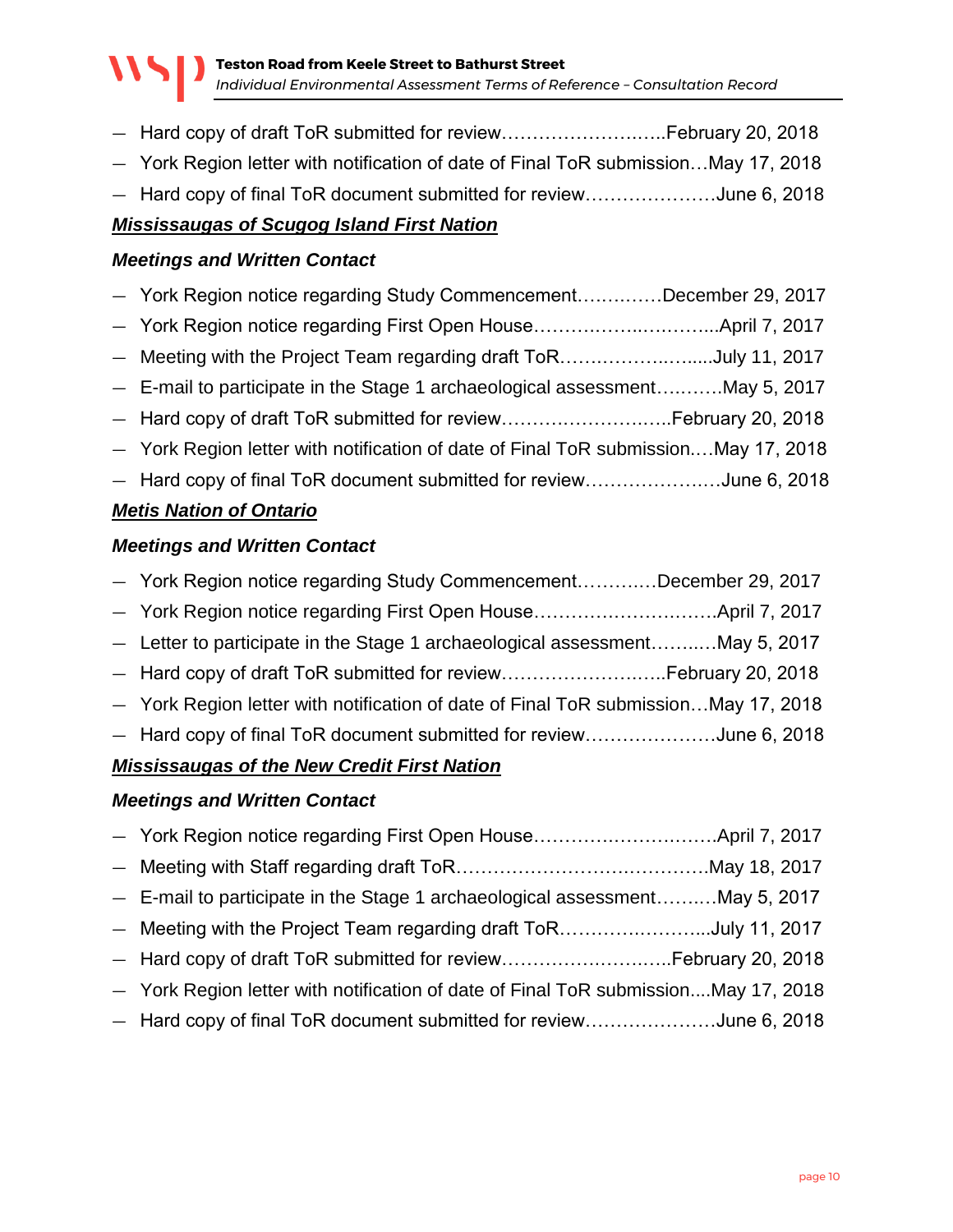# *Alderville First Nation*

#### *Meetings and Written Contact*

| - E-mail to participate in the Stage 1 archaeological assessmentMay 5, 2017        |  |
|------------------------------------------------------------------------------------|--|
| - Meeting with the Project Team regarding draft ToRJuly 11, 2017                   |  |
| - Hard copy of draft ToR submitted for reviewFebruary 20, 2018                     |  |
| - York Region letter with notification of date of Final ToR submissionMay 17, 2018 |  |
| - Hard copy of final ToR document submitted for reviewJune 6, 2018                 |  |
|                                                                                    |  |

#### *Hiawatha First Nation*

## *Meetings and Written Contact*

| <b>Huron-Wendat Nation Council</b>                                                 |  |
|------------------------------------------------------------------------------------|--|
| - Hard copy of final ToR document submitted for reviewJune 6, 2018                 |  |
| - York Region letter with notification of date of Final ToR submissionMay 17, 2018 |  |
|                                                                                    |  |
| - E-mail to participate in the Stage 1 archaeological assessmentMay 5, 2017        |  |
|                                                                                    |  |

#### *Meetings and Written Contact*

| - E-mail to participate in the Stage 1 archaeological assessmentMay 5, 2017        |  |
|------------------------------------------------------------------------------------|--|
|                                                                                    |  |
|                                                                                    |  |
| - York Region letter with notification of date of Final ToR submissionMay 17, 2018 |  |
| - Hard copy of final ToR document submitted for reviewJune 6, 2018                 |  |
|                                                                                    |  |

# *Curve Lake First Nation Council*

#### *Meetings and Written Contact*

| - E-mail to participate in the Stage 1 archaeological assessmentMay 5, 2017        |  |
|------------------------------------------------------------------------------------|--|
| - Meeting with the Project Team regarding draft ToRJuly 11, 2017                   |  |
|                                                                                    |  |
| - York Region letter with notification of date of Final ToR submissionMay 17, 2018 |  |
| - Hard copy of final ToR document submitted for reviewJune 6, 2018                 |  |
|                                                                                    |  |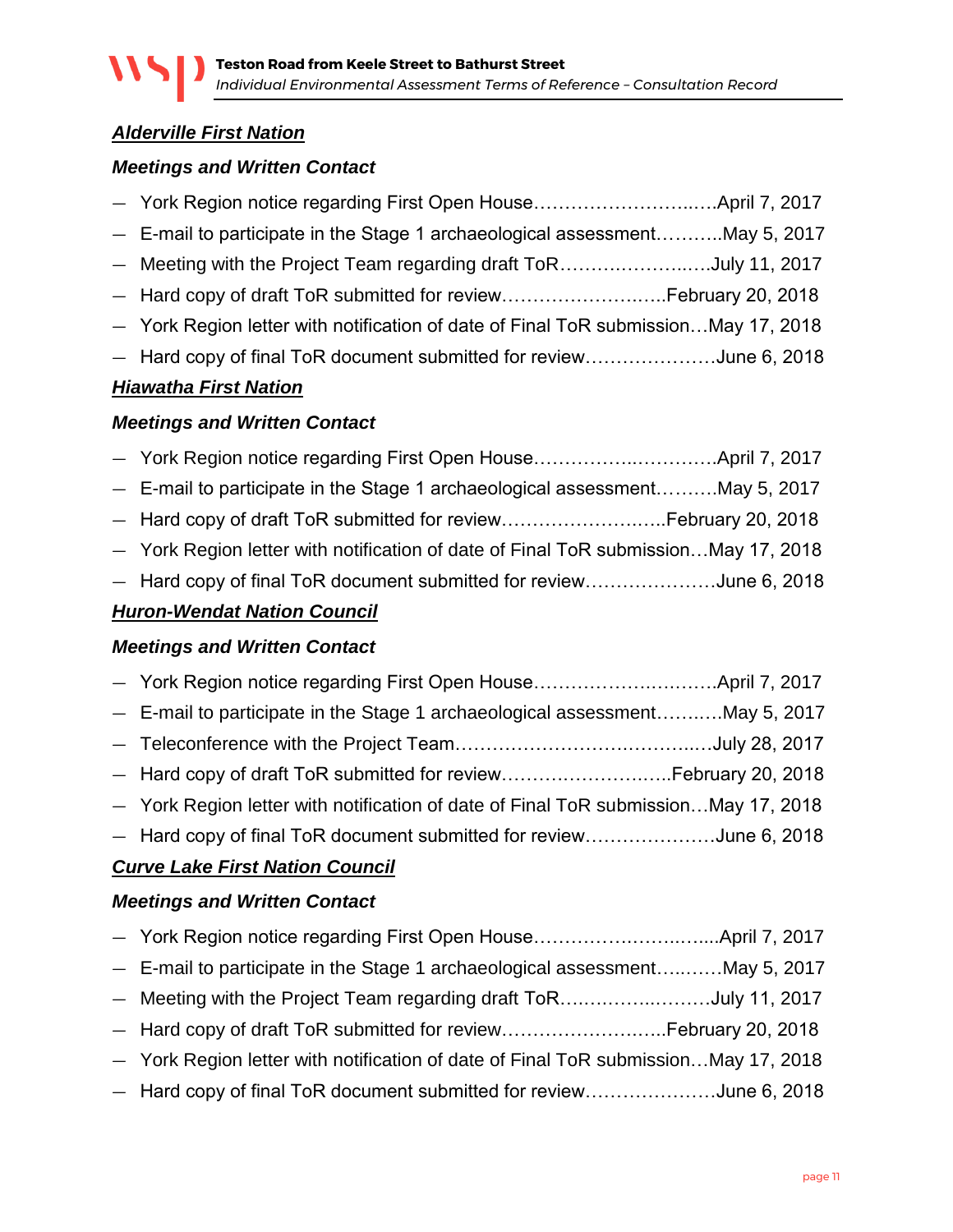# *Williams Treaty First Nation*

#### *Meetings and Written Contact*

| $MAI \cap Tayanta$ , $\theta$ , $Vax! \cap Dayian$ , $Mati \cap Cayia$ ;           |  |
|------------------------------------------------------------------------------------|--|
| - Hard copy of final ToR document submitted for reviewJune 6, 2018                 |  |
| - York Region letter with notification of date of Final ToR submissionMay 17, 2018 |  |
| - Hard copy of draft ToR submitted for reviewFebruary 20, 2018                     |  |
| - Letter to participate in the Stage 1 archaeological assessmentMay 5, 2017        |  |
|                                                                                    |  |
| - York Region notice regarding Study CommencementDecember 29, 2017                 |  |

#### *MNO Toronto & York Region Metis Council*

| - York Region notice regarding Study CommencementDecember 29, 2017                 |
|------------------------------------------------------------------------------------|
|                                                                                    |
| - E-mail to participate in the Stage 1 archaeological assessmentMay 5, 2017        |
| - Hard copy of draft ToR submitted for reviewFebruary 20, 2018                     |
| - York Region letter with notification of date of Final ToR submissionMay 17, 2018 |
| - Hard copy of final ToR document submitted for reviewJune 6, 2018                 |
|                                                                                    |

#### *MNO Credit River Metis Council*

#### *Meetings and Written Contact*

| - York Region notice regarding Study CommencementDecember 29, 2017                 |  |
|------------------------------------------------------------------------------------|--|
|                                                                                    |  |
| - E-mail to participate in the Stage 1 archaeological assessmentMay 5, 2017        |  |
| - Hard copy of draft ToR submitted for reviewFebruary 20, 2018                     |  |
| - York Region letter with notification of date of Final ToR submissionMay 17, 2018 |  |
| - Hard copy of final ToR document submitted for reviewJune 6, 2018                 |  |

Each Community outlined some of their preliminary requests and requirements and noted the importance of ongoing consultation in all stages of the project. On July 11, 2017 the Project team met with representatives from the following Indigenous Communities:

- Alderville First Nation
- Mississaugas of Scugog Island First Nation
- Mississaugas of the New Credit First Nation
- Curve Lake First Nation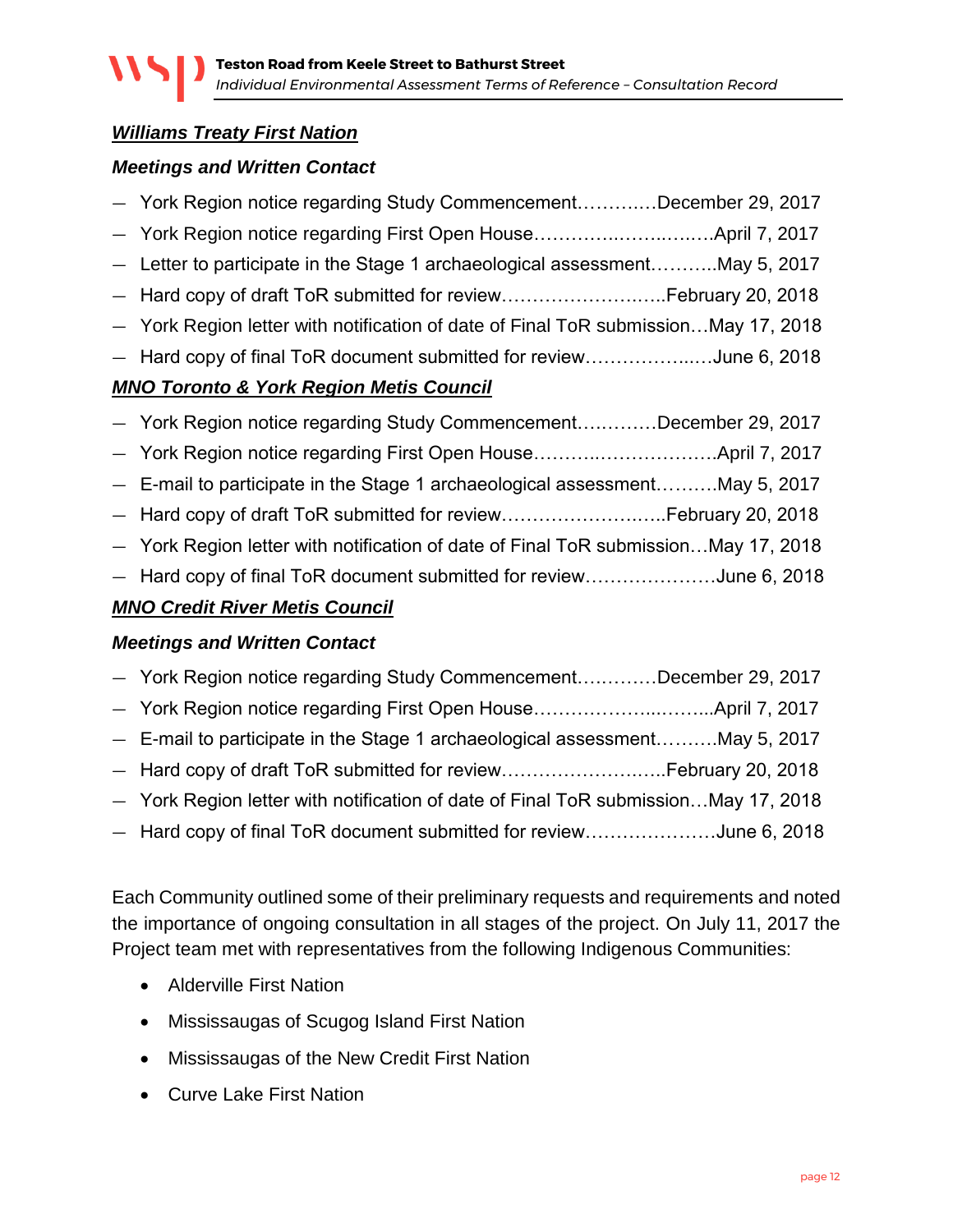A teleconference was held with Huron-Wendat First Nation on July 28, 2017 as they were not available to attend the July 11th meeting.

Additionally, Chippewas of Georgina Island First Nation, Metis Nation of Ontario Hiawatha First Nation, MNO Toronto and York Region Metis Council and MNO Credit River Metis Council were contacted to participate in the meeting (several voice mails messages left) however the messages were not responded to. All these Indigenous Communities were provided opportunity to review the draft and final ToR document.

These meetings were held to present an overview of the project including the study area & context, key constraints, the previous EA study, the purpose of the ToR, the scope and contents of the ToR, an overview of the ToR and subsequent IEA process, consultation and the Indigenous Communities role in this study as well as a summary of the preliminary findings of the Stage 1 Archaeological Assessment. The table below summarizes the comments and concerns presented by the Indigenous Communities at these meetings and how these concerns have been addressed in the ToR.

| <b>Comments By:</b>                                      | <b>Comment</b>                                                                                               | <b>Response</b>                                                                                                                                  |
|----------------------------------------------------------|--------------------------------------------------------------------------------------------------------------|--------------------------------------------------------------------------------------------------------------------------------------------------|
| Mississaugas of<br>Scugog Island<br><b>First Nation</b>  | Concerns regarding the Teston<br>how<br>and<br>the<br>Ossuary<br>development will impact it in the<br>future | York Region and the City of<br>Vaughan both have put in place<br>policy's to not allow development<br>or other potential impacts to this<br>site |
|                                                          | Requested that their monitors be<br>on site during the Stage 2/3/4<br>Archaeology field work.                | When the IEA is initiated York<br>will<br>the<br>Region<br>contact<br>Indigenous Communities<br>for<br>their input and requirements.             |
|                                                          | Noted that they require at least 6<br>weeks to review any documents.                                         | York Region provided a 6-week<br>review period for both the draft<br>ToR and the draft Stage 1<br><b>Archaeology Report</b>                      |
| Mississaugas of<br>the New Credit<br><b>First Nation</b> | Requested that their monitors be<br>on site during the Stage 2/3/4<br>Archaeology field work.                | When the IEA is initiated York<br>will<br>the<br>Region<br>contact<br>Indigenous<br>Communities<br>for<br>their input and requirements.          |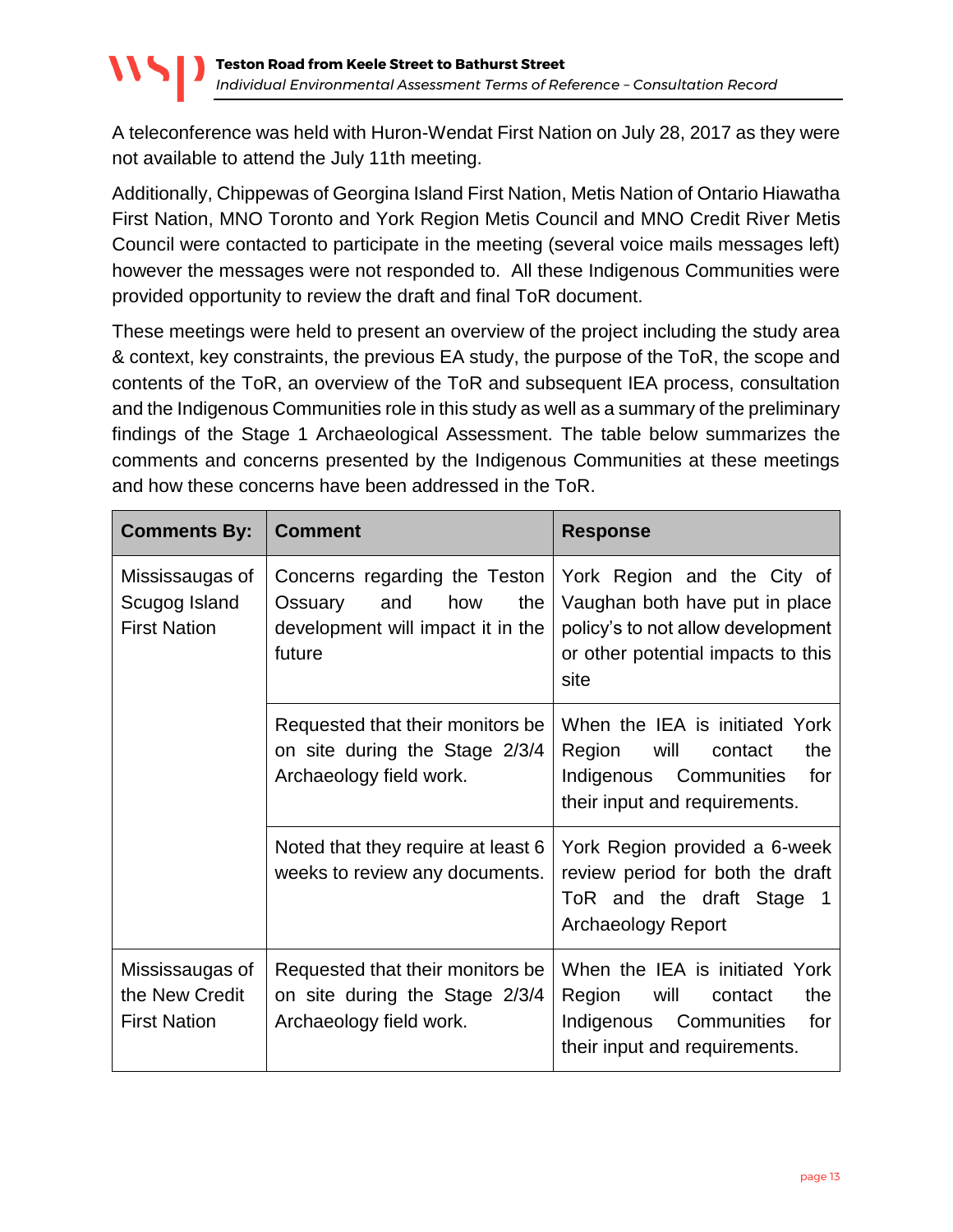

| <b>Comments By:</b>                      | <b>Comment</b>                                                                                                                                                                                                            | <b>Response</b>                                                                                                                                                                                                                                                                                             |
|------------------------------------------|---------------------------------------------------------------------------------------------------------------------------------------------------------------------------------------------------------------------------|-------------------------------------------------------------------------------------------------------------------------------------------------------------------------------------------------------------------------------------------------------------------------------------------------------------|
|                                          | Would like to review the Stage 1<br>Archaeology Report prior to<br>submission to MTCS and the<br>draft ToR prior to going<br>to<br>MOECC.                                                                                 | York<br>Region<br>provided<br>all<br>Indigenous Communities with<br>opportunity to review the Stage 1<br>Archaeology report prior to<br>submission to MTCS (see below)                                                                                                                                      |
|                                          | Would like the opportunity to<br>work closely with York Region<br>regarding Archaeology<br>and<br><b>Environment matters</b>                                                                                              | As per Section 8.3 of the ToR,<br>York Region is committed to<br>providing<br>appropriate<br>and<br>meaningful consultation with the<br>Indigenous Communities during<br>the IEA                                                                                                                            |
|                                          | Noted that they require at least 6<br>weeks to review and documents                                                                                                                                                       | York Region provided a 6-week<br>review period for both the draft<br>ToR and the draft Stage 1<br><b>Archaeology Report</b>                                                                                                                                                                                 |
|                                          | Expressed interest in having<br>recurring meetings throughout<br>the project at the IEA stage and<br>would like to meet with York<br>Region after the ToR is approved<br>but prior to the initiation of the<br><b>IEA</b> | As per Section 8.3 of the ToR,<br>York Region is committed to<br>providing<br>appropriate<br>and<br>meaningful consultation with the<br>Indigenous Communities during<br>the IEA                                                                                                                            |
| <b>Curve Lake First</b><br><b>Nation</b> | Would like to review the Stage 1<br>Archaeology report and draft<br>ToR before they are submitted to<br>MTCS and MOECC respectfully.<br>They will need at least 6 weeks<br>to review any documents                        | York<br>Region<br>provided<br>all<br>Indigenous Communities<br>with<br>opportunity to review the Stage 1<br>Archaeology report prior<br>to<br>submission to MTCS (see below)<br>York Region provided a 6-week<br>review period for both the draft<br>ToR and the draft Stage 1<br><b>Archaeology Report</b> |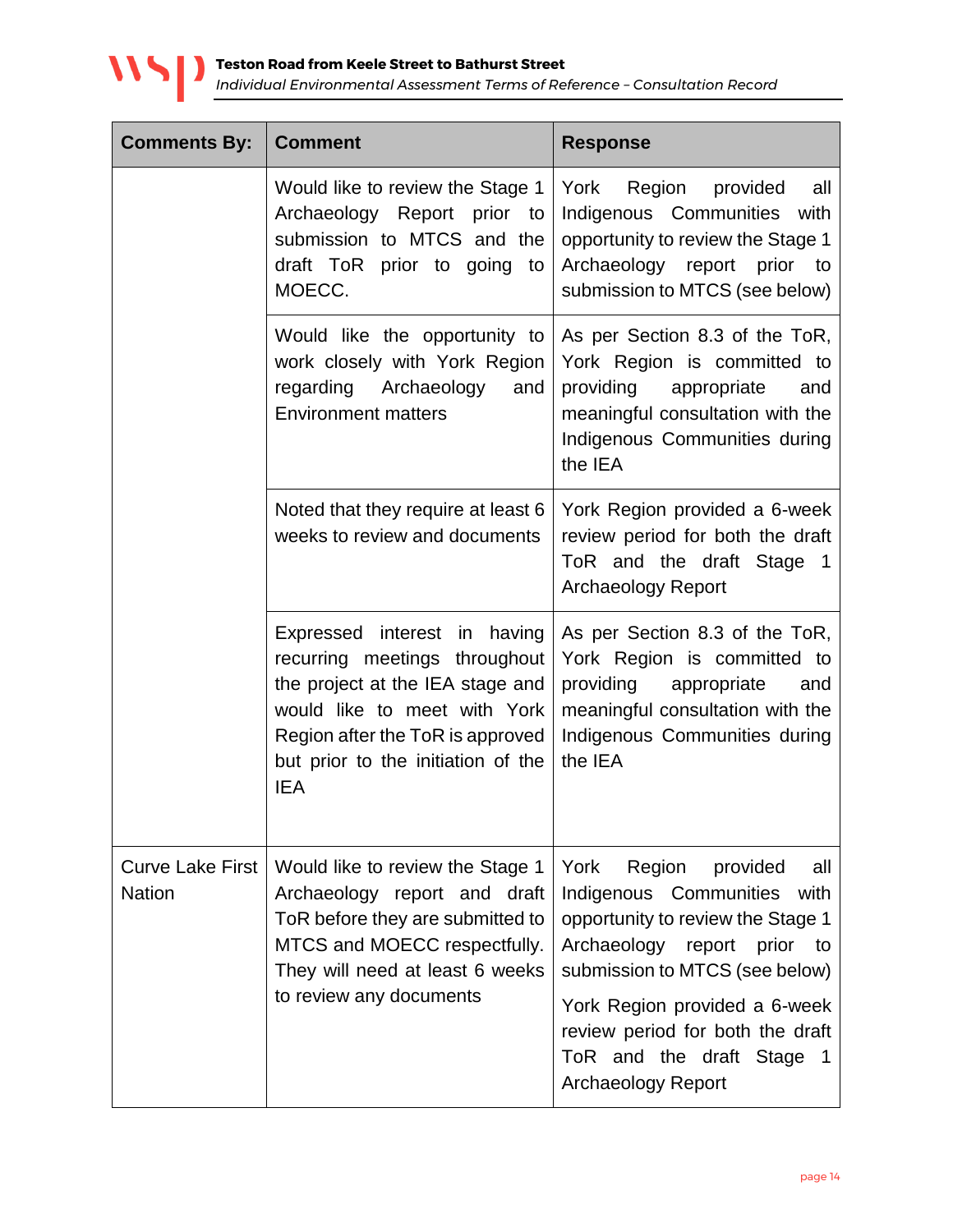

| <b>Comments By:</b>                      | <b>Comment</b>                                                                                                                                                                                                                                   | <b>Response</b>                                                                                                                                                                                                                                                     |
|------------------------------------------|--------------------------------------------------------------------------------------------------------------------------------------------------------------------------------------------------------------------------------------------------|---------------------------------------------------------------------------------------------------------------------------------------------------------------------------------------------------------------------------------------------------------------------|
|                                          | Noted that they would like to see<br>green technologies and green<br>incorporated<br>into<br>space<br>any<br>preferred solution                                                                                                                  | As per Section 8.3 of the ToR,<br>York Region is committed to<br>providing<br>appropriate<br>and<br>meaningful consultation with the<br>Indigenous Communities during<br>the IEA                                                                                    |
|                                          | Noted that would like to see any<br>highlight the<br>opportunities to<br>history and provide educational<br>opportunities of the Indigenous<br>Communities within the project<br>and show the significance of their<br>presence within this area | As per Section 8.3 of the ToR,<br>York Region is committed to<br>providing<br>appropriate<br>and<br>meaningful consultation with the<br>Indigenous Communities during<br>the IEA                                                                                    |
| <b>Alderville First</b><br><b>Nation</b> | Would<br>like<br>the<br>have<br>to<br>opportunity<br>review<br>the<br>to<br>historical<br>documentation<br>and<br>reports                                                                                                                        | York<br>Region<br>provided<br>all<br>Indigenous Communities<br>with<br>opportunity to review the Stage 1<br>Archaeology<br>which<br>report,<br>included<br>a<br>summary<br>Οf<br>supporting documentation and<br>reports prior to submission to<br>MTCS (see below) |
|                                          | Expressed concerns regarding<br>the potential impacts<br>the<br>to<br>environment as well as the<br>amount of development and the<br>reduction of green space                                                                                    | Noted. As per Section 4.0 York<br>Region recognizes that parts of<br>the study area include an ANSI<br>and Oak Ridges Moraine Core<br>Plan Area. During the IEA these<br>constraints will be thoroughly<br>reviewed and considered                                  |
|                                          | <b>Noted</b><br>that<br>plan<br>for<br>a<br>replacement<br>landfill<br>of<br>any<br>monitoring should be in place if it<br>is impacted by this project                                                                                           | Agreed. York Region<br>has<br>included<br>the<br>Toronto<br>Keele<br>Valley Landfill Group and the<br>Vaughan Landfill Specialists as<br>part of the ToR process and will                                                                                           |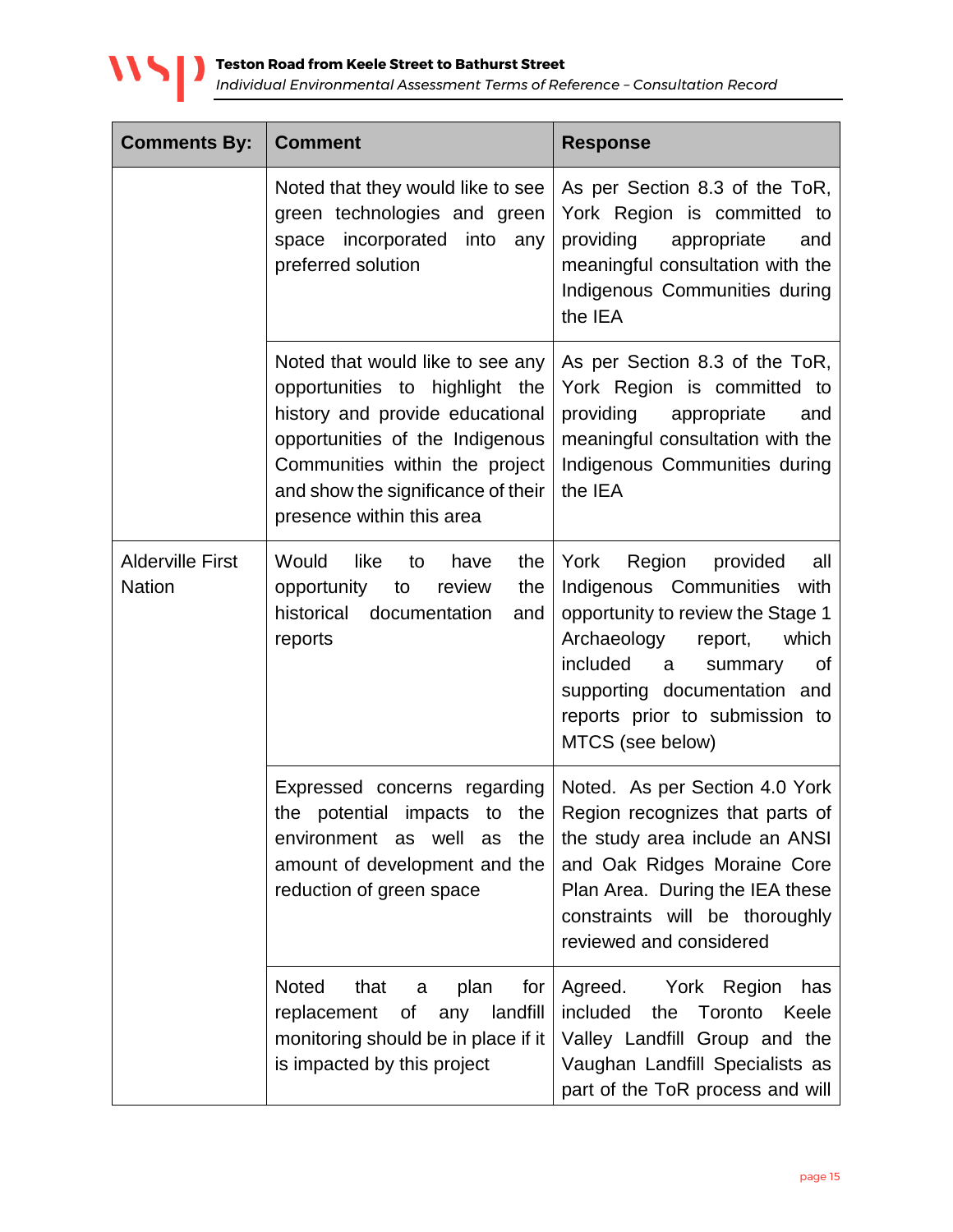

| <b>Comments By:</b>           | <b>Comment</b>                                                                                                                                                                                                                                                                                     | <b>Response</b>                                                                                                                                                                  |
|-------------------------------|----------------------------------------------------------------------------------------------------------------------------------------------------------------------------------------------------------------------------------------------------------------------------------------------------|----------------------------------------------------------------------------------------------------------------------------------------------------------------------------------|
|                               |                                                                                                                                                                                                                                                                                                    | continue to consult with these<br>groups throughout the IEA                                                                                                                      |
| Huron-Wendat<br><b>Nation</b> | Noted that their main concern is<br>the archaeological studies and<br>findings and in particular the high<br>Huron-Wendat<br>potential<br>for<br>ossuary within the study area of<br>this project and as such Huron-<br>Wendat do not want any other<br>Nation to speak for them in this<br>regard | <b>Noted</b>                                                                                                                                                                     |
|                               | Requested that for all Stage 2 (3)<br>and 4, if applicable)<br>their<br>monitors be on site                                                                                                                                                                                                        | As per Section 8.3 of the ToR,<br>York Region is committed to<br>providing<br>appropriate<br>and<br>meaningful consultation with the<br>Indigenous Communities during<br>the IEA |
|                               | Huron-Wendat would<br>like<br>to<br>review all archaeological reports,<br>including the Stage 1 report, prior<br>to the reports being finalized                                                                                                                                                    | York<br>Region<br>provided<br>all<br>Indigenous Communities with<br>opportunity to review the Stage 1<br>Archaeology report prior<br>to:<br>submission to MTCS (see below)       |

#### *Stage 1 Archaeological Assessment Input*

Additionally, as a part of consultation and comments provided by the Indigenous Communities during the ToR process the Project Team recognized that one of the major concerns expressed by the Indigenous Communities was to be included on the Archaeological Assessments (all Stages). Concurrently with the ToR, a draft Stage 1 Archaeological Assessment was completed and circulated to all engaged communities on March 19, 2018 and follow up emails and phone calls were made to the engaged Indigenous Communities to confirm whether they had any input prior to submission to MTCS. A summary of the correspondence regarding the draft Stage 1 Archaeological Assessment can be found below: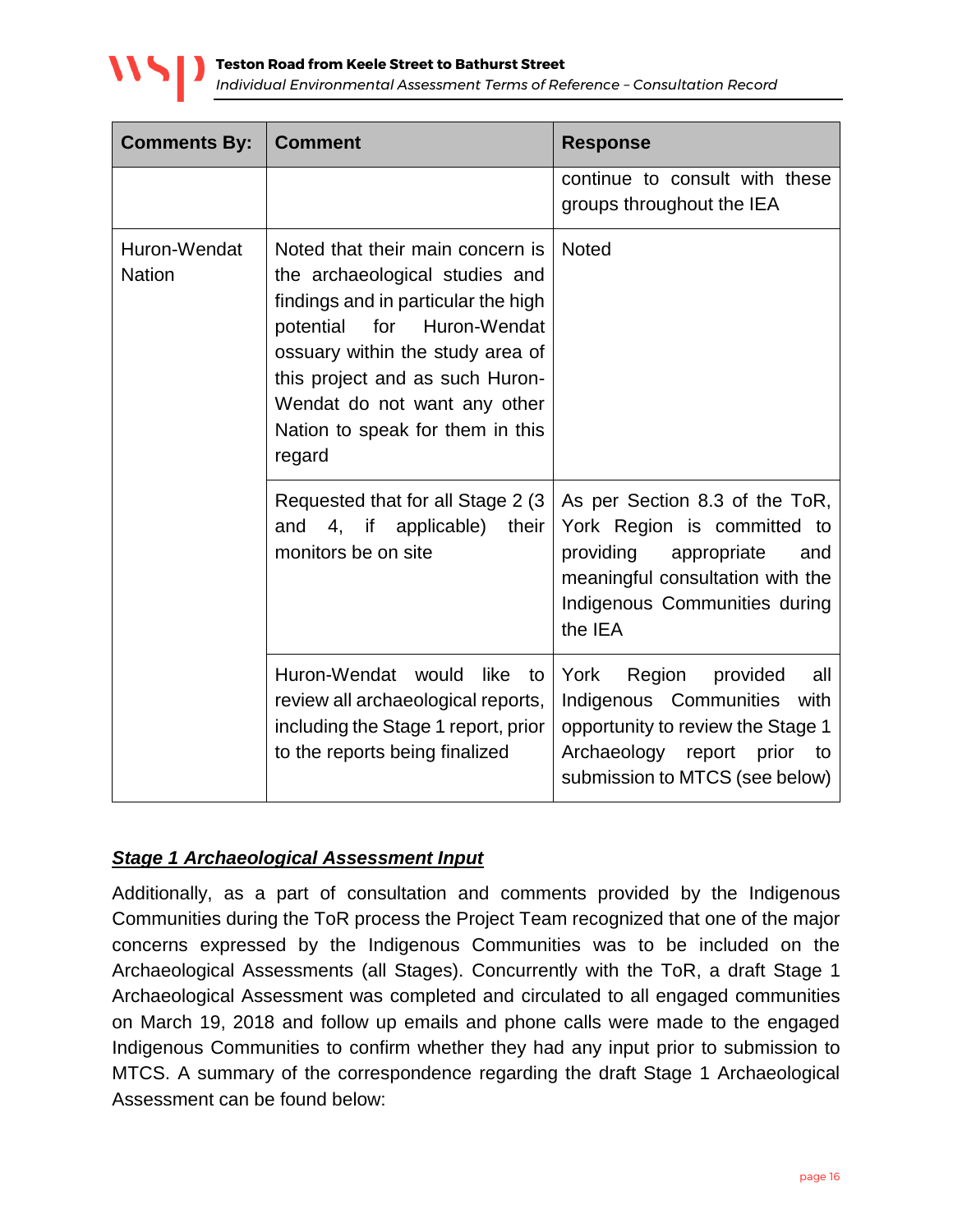- Huron-Wendat Nation Council approved of results and recommendations and requested to be engaged at a Stage 2 level.
- The Chippewas of Georgina Island First Nation expressed no comments or concerns.
- Hiawatha First Nation expressed no comments or concerns.
- Mississaugas of the New Credit First Nation provided a detailed response with notes to take into consideration and a request for clarification.
- Alderville First Nation deferred to Curve Lake or Mississauga of Scugog Island for response.
- Curve Lake First Nation The Project Team followed up with Curve Lake First Nation via e-mail and telephone, however no response received.
- Mississaugas of Scugog Island First Nation The Project team followed up with Mississaugas of Scugog Island First Nation via e-mail and telephone, however no response received.
- MNO Credit River Metis Council The Project Team followed up with MNO Credit River Metis Council First Nation via e-mail and telephone, however no response received.
- MNO Toronto & York Region Metis Council The Project Team followed up with MNO Toronto & York Region Metis Council via e-mail and telephone, however no response received.

#### <span id="page-16-0"></span>**PRE-SUBMISSION REVIEW OF THE TERMS OF REFERENCE**

The Project Team conducted a review of the draft ToR prior to submitting the final document for approval. The consultation activities outlined above were coordinated with the pre-submission review so that the Project Team could inform agencies of the purpose of the Terms of Reference and the process for submission / approval and opportunities for agency participation (reviewing and commenting on the contents of the draft Terms of Reference).

The Project Team allocated a 6-week review period of the draft Terms of Reference, and sent a copy of the draft ToR to all Indigenous Communities and Agencies by mail and email.

A comprehensive list of agency / municipal comments submitted in preparation of the ToR, and the associated responses provided by the Project Team, are included in **Appendix C**. All comments received during the pre-submission review were considered in finalizing the ToR document.

#### <span id="page-16-1"></span>**FINAL SUBMISSION REVIEW OF THE TERMS OF REFERENCE**

The final review of the ToR was conducted on June 7, 2018 through MECP. A comprehensive list of agency / municipal comments submitted in preparation of the ToR,